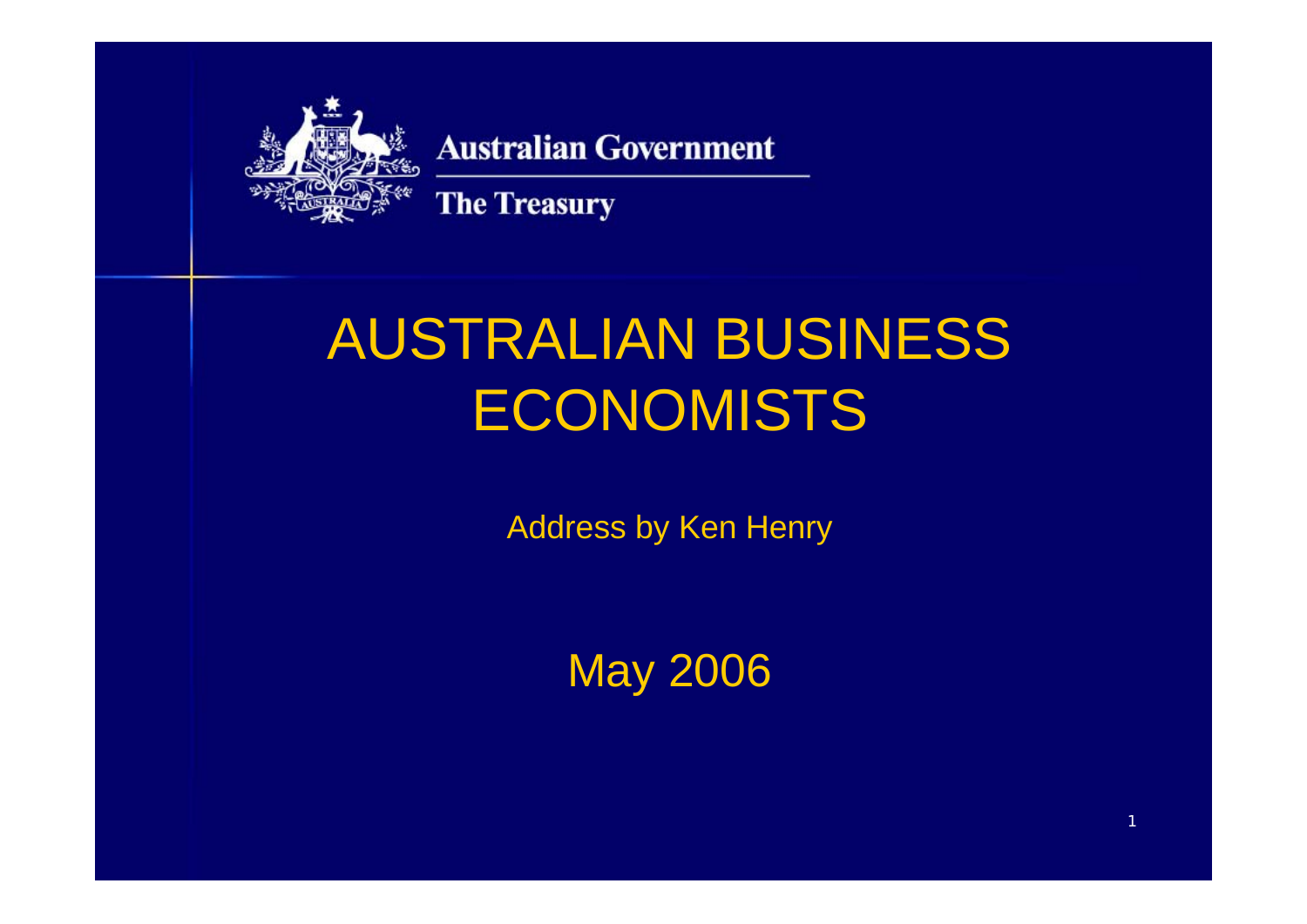## 1. Growth after take-off

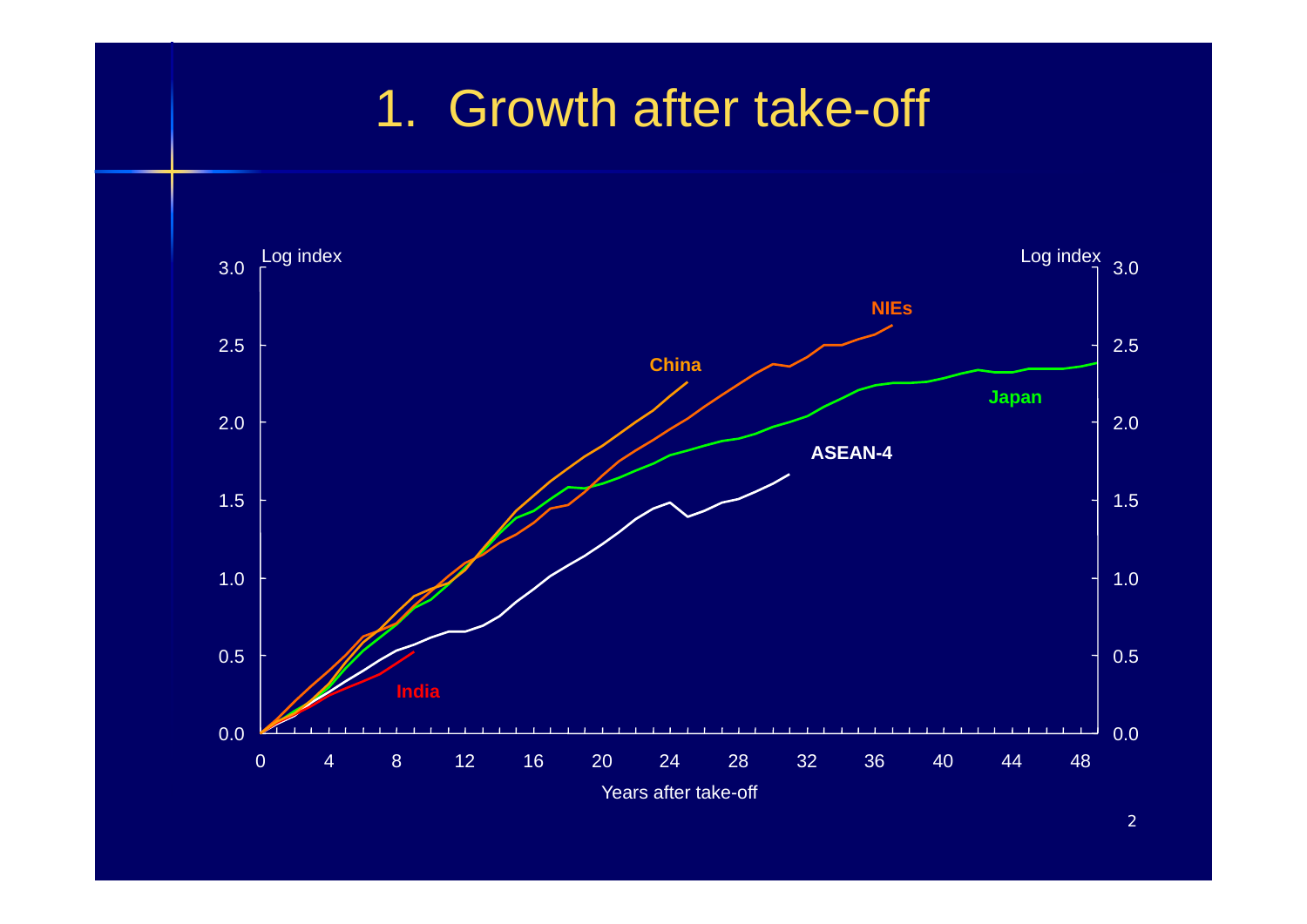## 2. Share of world merchandise trade after take-off

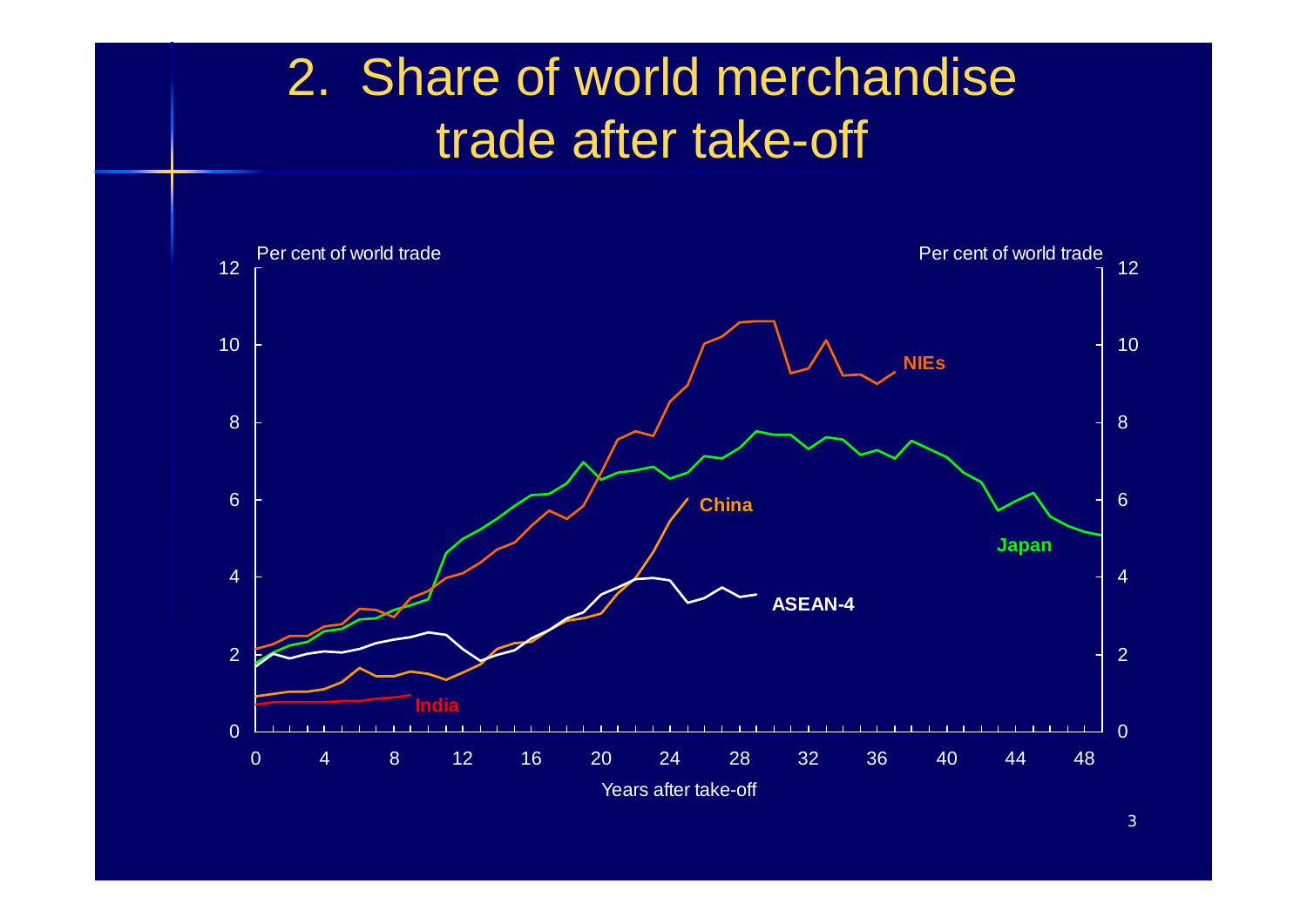## 3. China's share of world consumption of materials

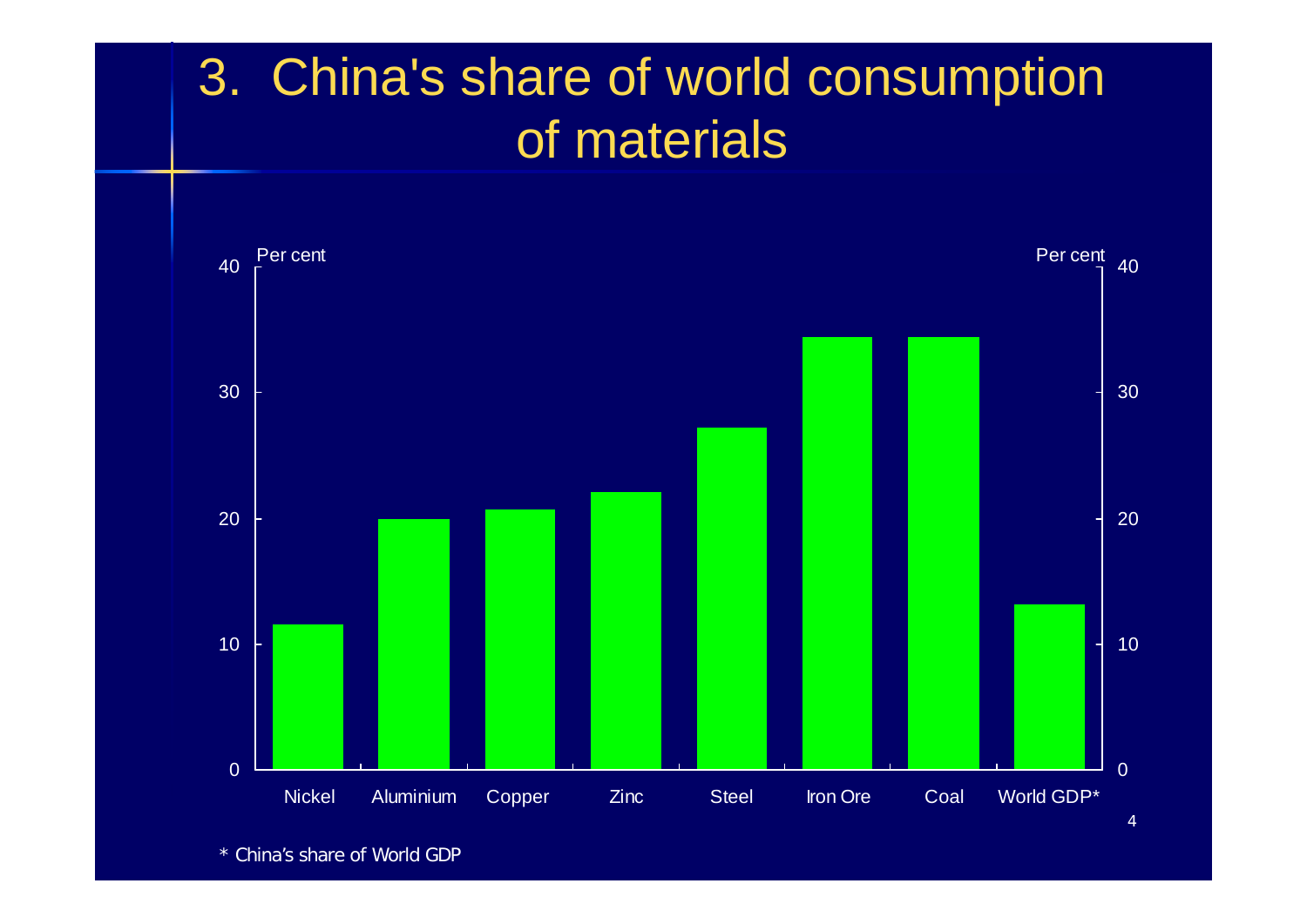# 4. Commodity prices

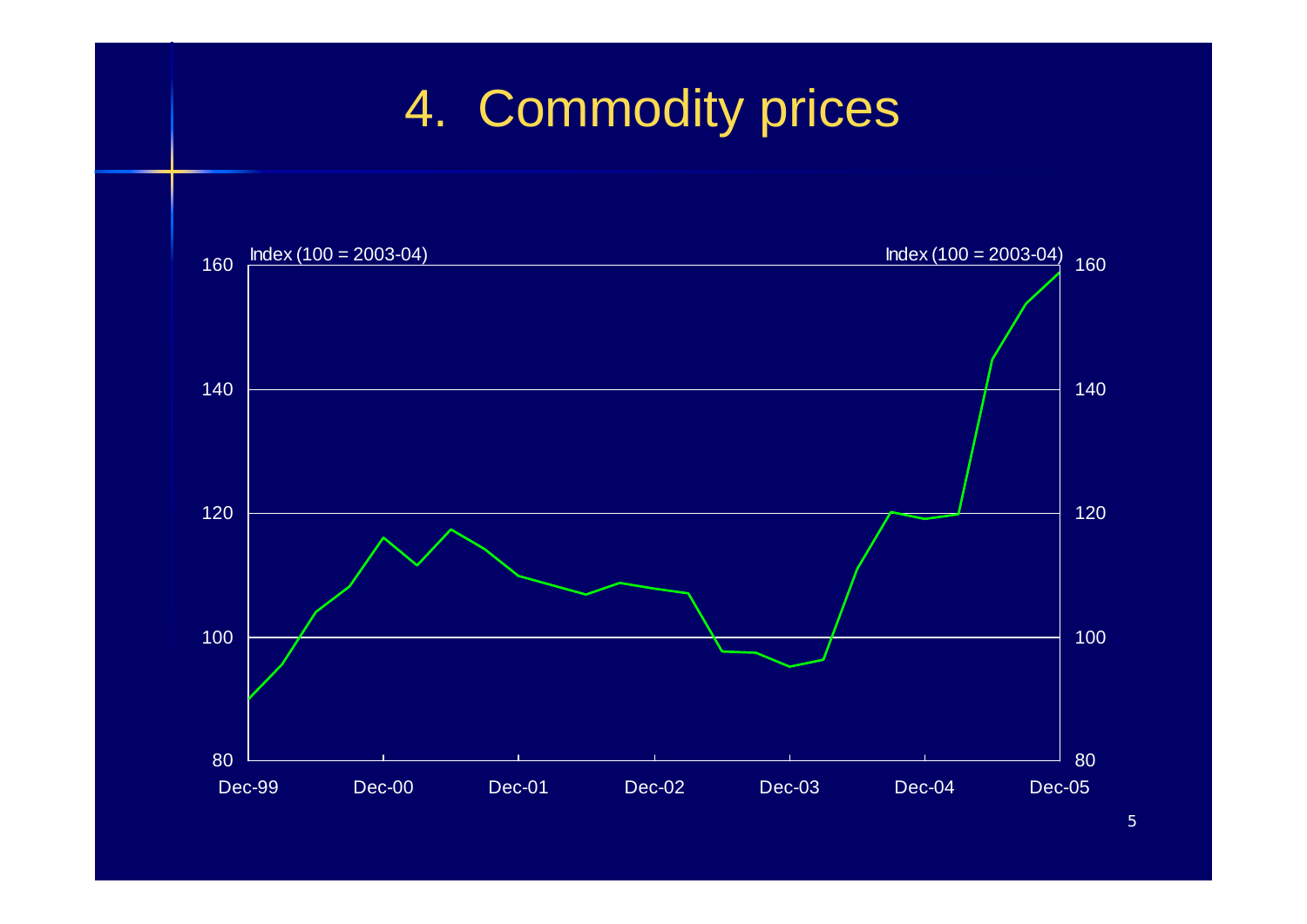## 5. Terms-of-trade

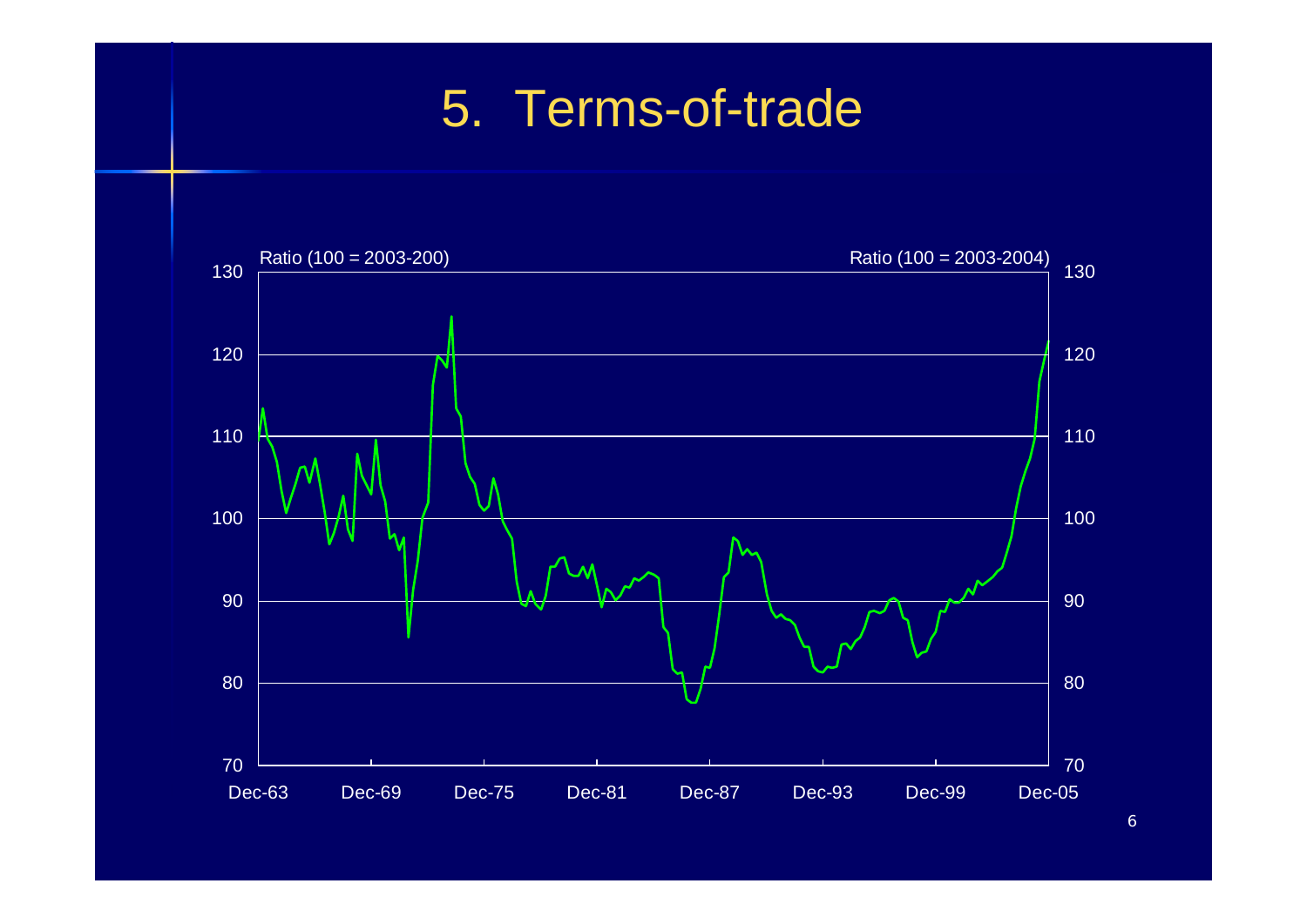# 6. Commodity prices

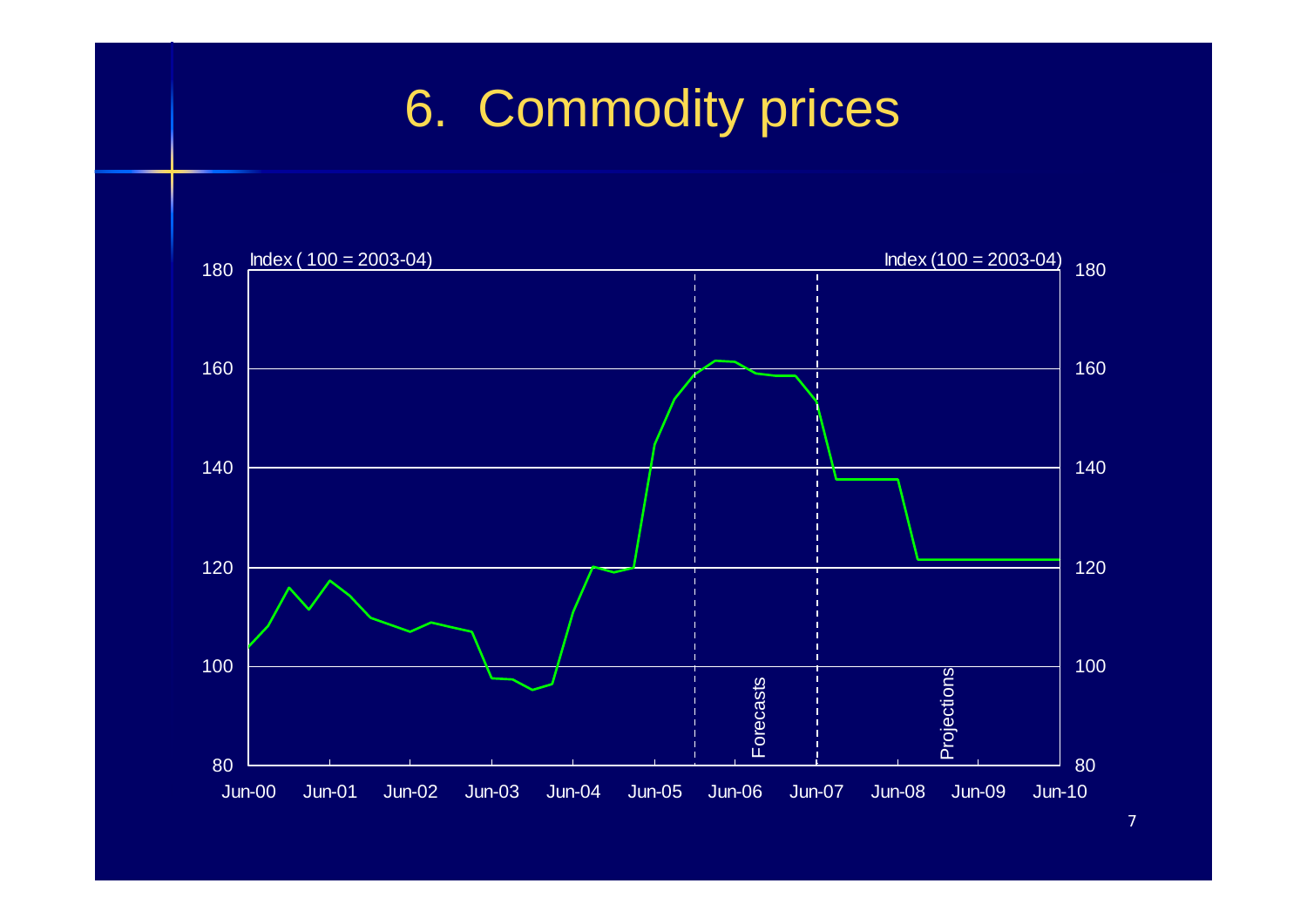## 7. Terms-of-trade

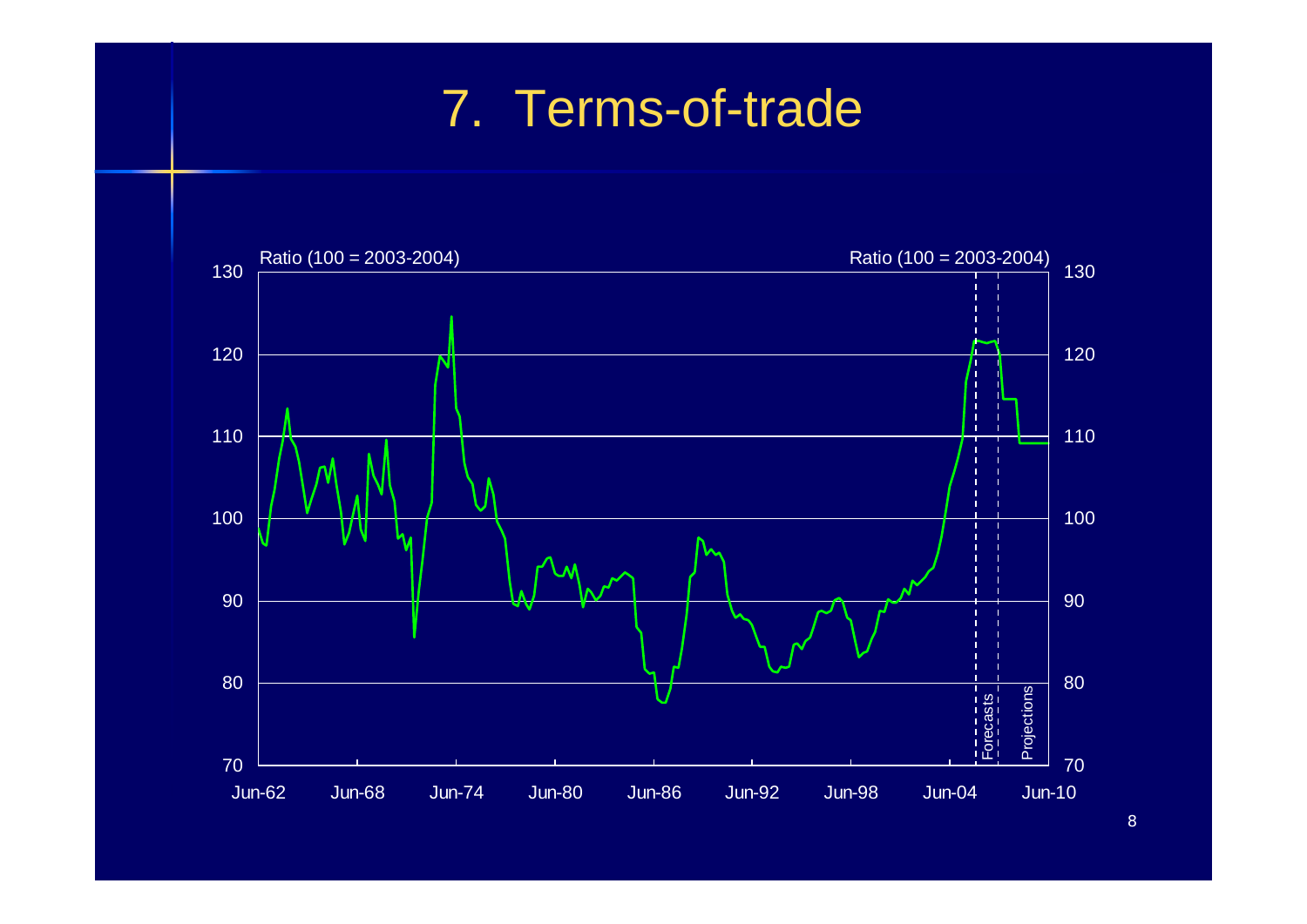## 8. Australia's net exports

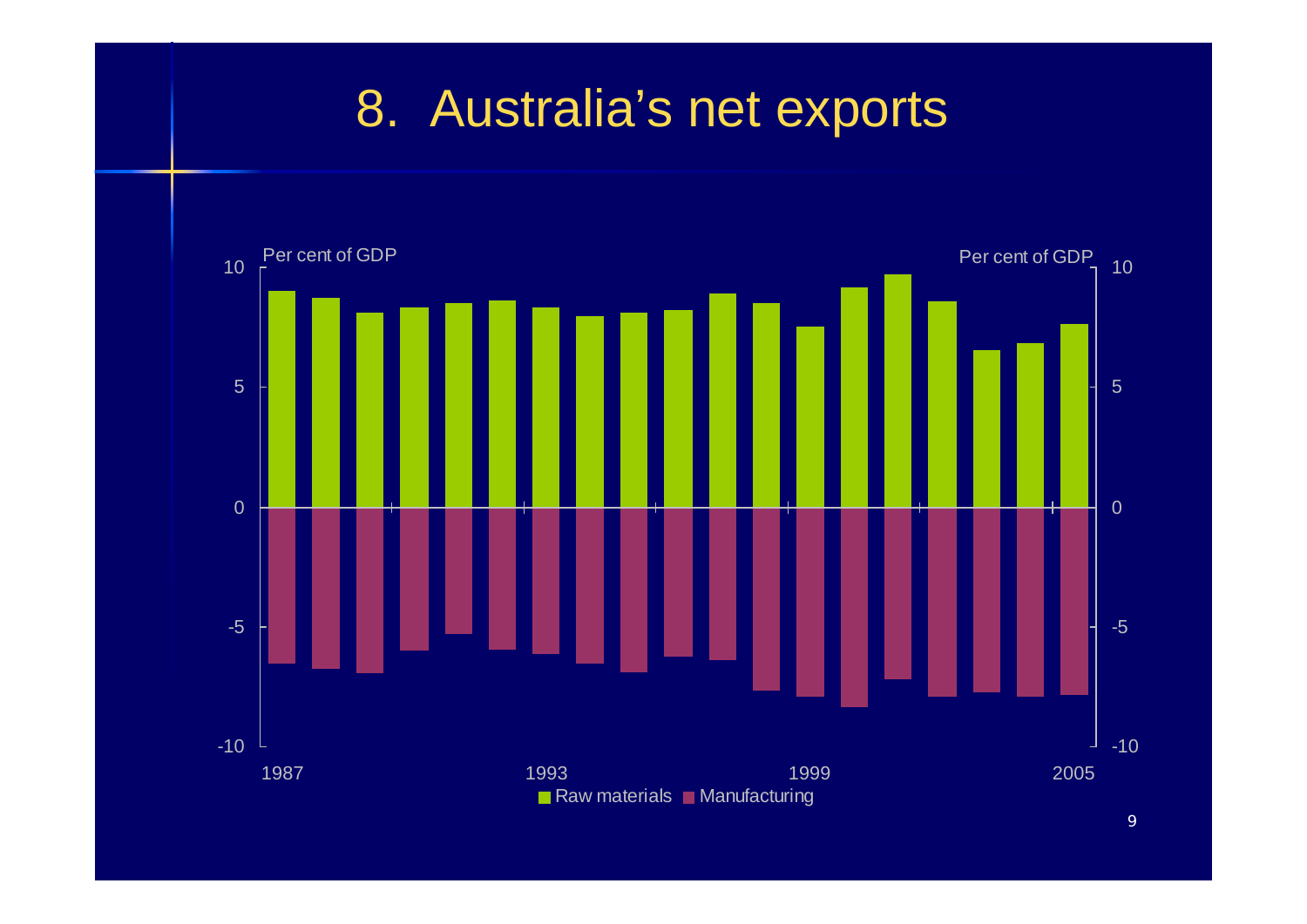## 9. Distribution of unemployment

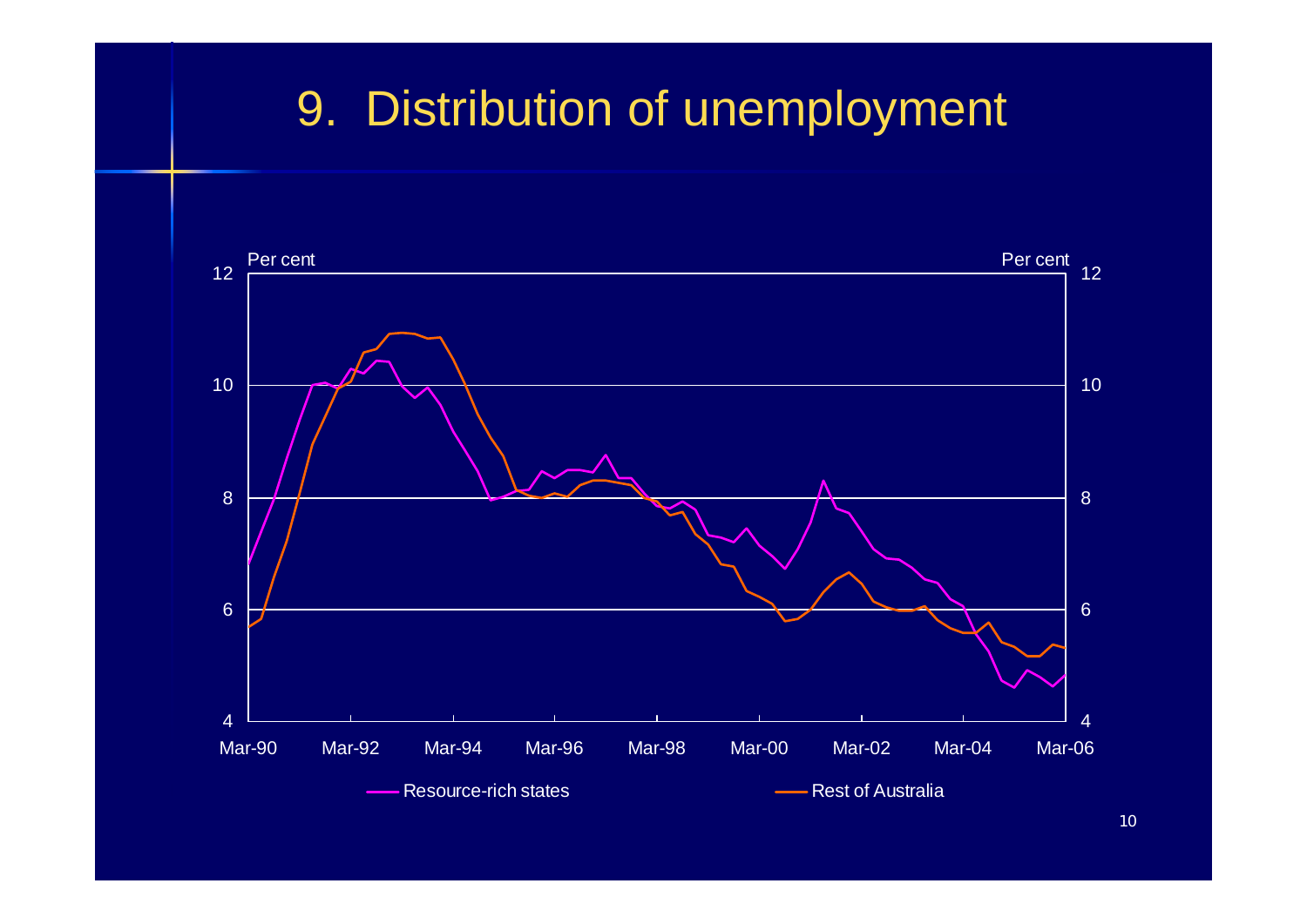# 10. Participation rates

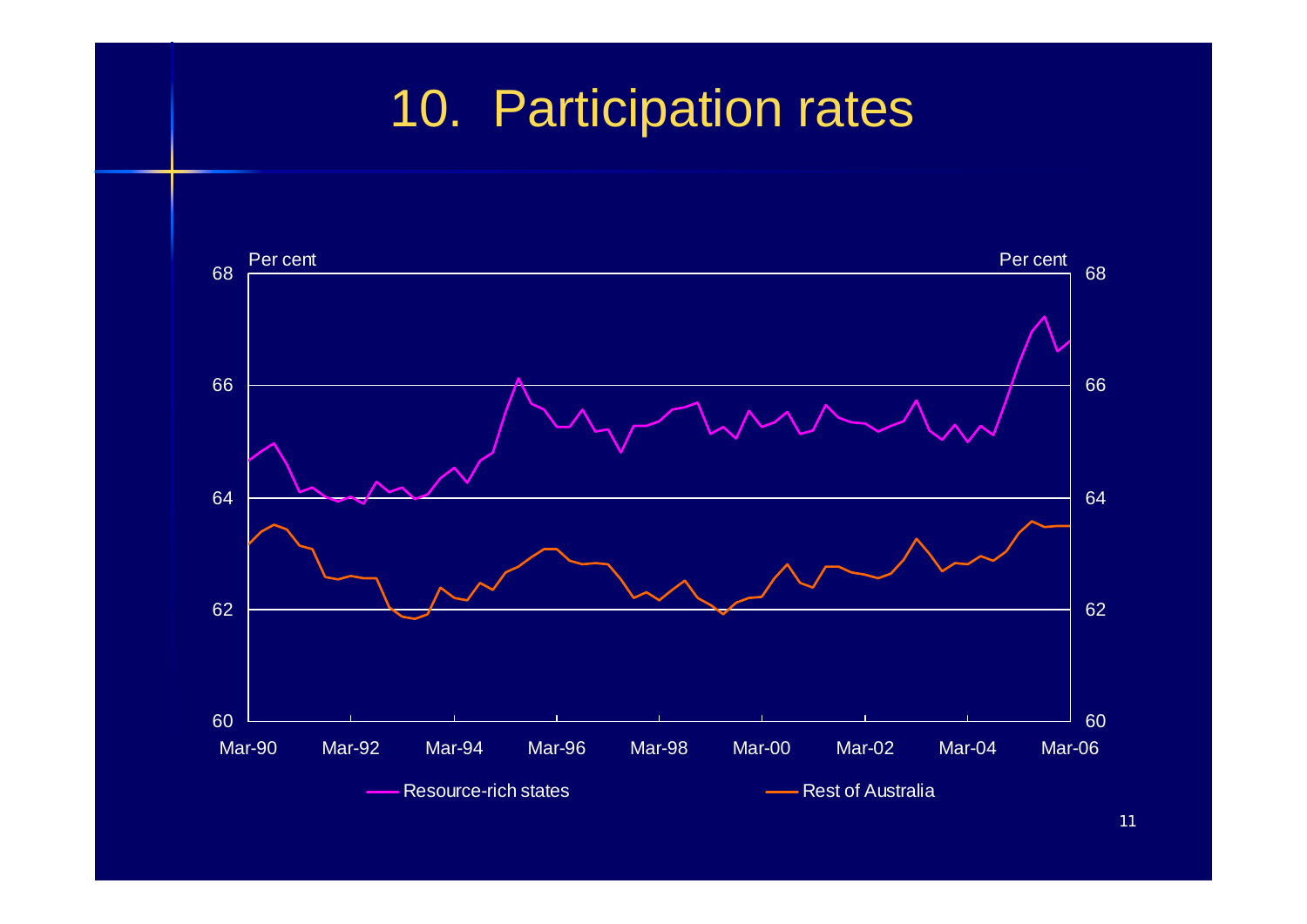

### **Australian Government**

**The Treasury** 

### AUSTRALIAN BUSINESS ECONOMISTS

## Address by Ken Henry

May 2006